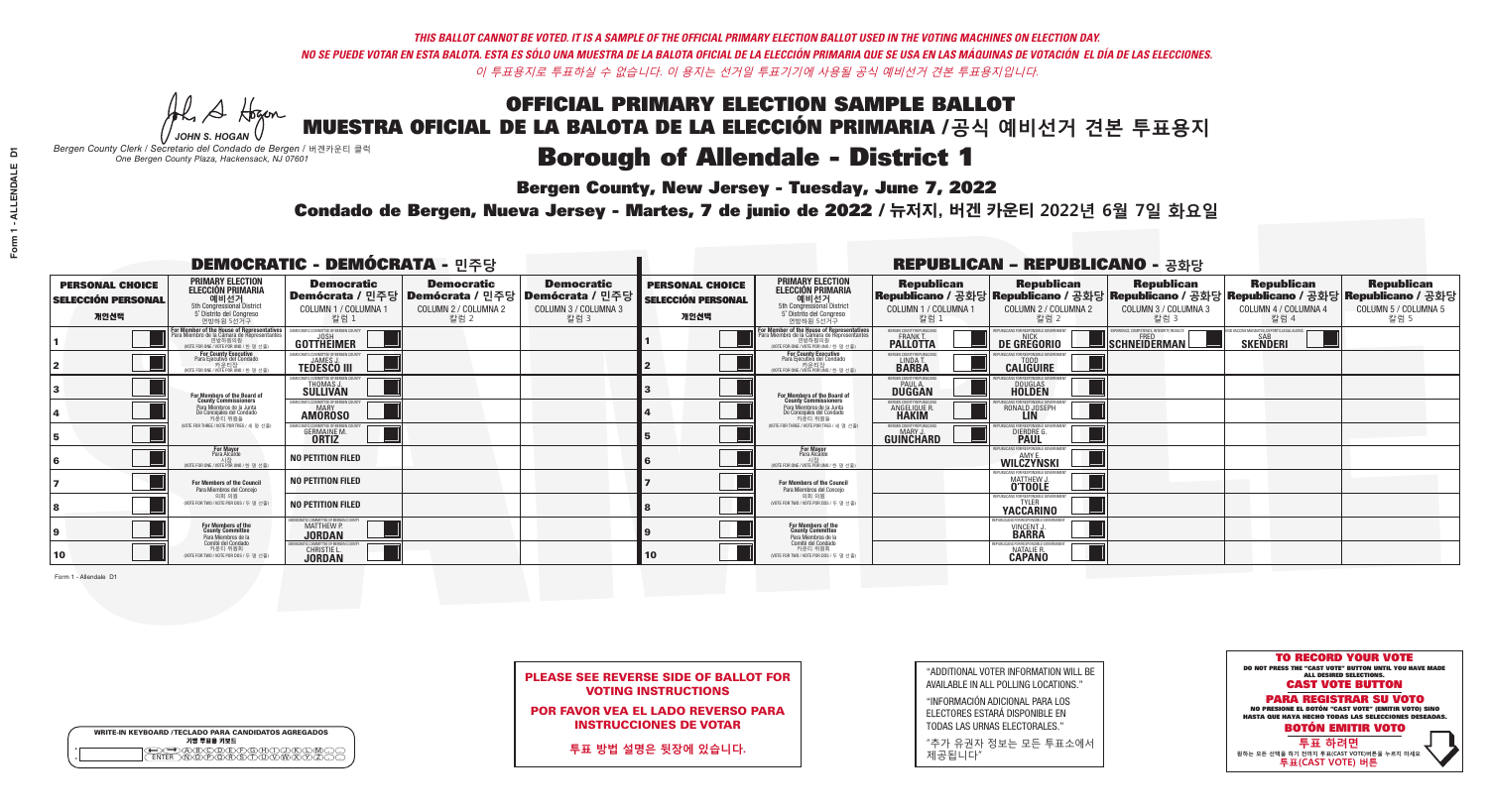**Bergen County, New Jersey - Tuesday, June 7, 2022** 

A Hogan *JOHN S. HOGAN*

| <b>WRITE-IN KEYBOARD /TECLADO PARA CANDIDATOS AGREGADOS</b><br>기명 투표용 키보드 |
|---------------------------------------------------------------------------|
| >ABODE\F\G\AA<br><b>ዂዀዀዀዂጜ፝</b> ዂ፝                                        |

*Bergen County Clerk / Secretario del Condado de Bergen /* 버겐카운티 클럭 *One Bergen County Plaza, Hackensack, NJ 07601*

Condado de Bergen, Nueva Jersey - Martes, 7 de junio de 2022 / 뉴저지, 버겐 카운티 2022년 6월 7일 화요일 *One Bergen County Plaza, Hackensack, NJ 07601*



PLEASE SEE REVERSE SIDE OF BALLOT FOR VOTING INSTRUCTIONS

POR FAVOR VEA EL LADO REVERSO PARA INSTRUCCIONES DE VOTAR

**투표 방법 설명은 뒷장에 있습니다.**

| "ADDITIONAL VOTER INFORMATION WILL BE |
|---------------------------------------|
| AVAILABLE IN ALL POLLING LOCATIONS."  |

"INFORMACIÓN ADICIONAL PARA LOS ELECTORES ESTARÁ DISPONIBLE EN TODAS LAS URNAS ELECTORALES."

"추가 유권자 정보는 모든 투표소에서 제공됩니다"

| <b>DEMOCRATIC - DEMÓCRATA - 민주당</b>                         |                                                                                                                                                   |                                                                            |                                                   |                                                                                                        |                                                             |                                                                                                                                               |                                                                | <b>REPUBLICAN - REPUBLICANO - 공화당</b>                     |                                                                                                                                                  |                                                   |                                                   |
|-------------------------------------------------------------|---------------------------------------------------------------------------------------------------------------------------------------------------|----------------------------------------------------------------------------|---------------------------------------------------|--------------------------------------------------------------------------------------------------------|-------------------------------------------------------------|-----------------------------------------------------------------------------------------------------------------------------------------------|----------------------------------------------------------------|-----------------------------------------------------------|--------------------------------------------------------------------------------------------------------------------------------------------------|---------------------------------------------------|---------------------------------------------------|
| <b>PERSONAL CHOICE</b><br><b>SELECCIÓN PERSONAL</b><br>개인선택 | <b>PRIMARY ELECTION<br/>ELECCIÓN PRIMARIA<br/>에비선거</b><br>5th Congressional District<br>5° Distrito del Congreso<br>연방하원 5선거구                     | <b>Democratic</b><br>COLUMN 1 / COLUMNA 1<br>칼럼 1                          | <b>Democratic</b><br>COLUMN 2 / COLUMNA 2<br>칼럼 2 | <b>Democratic</b><br>│Demócrata / 민주당│Demócrata / 민주당│Demócrata / 민주당│<br>COLUMN 3 / COLUMNA 3<br>칼럼 3 | <b>PERSONAL CHOICE</b><br><b>SELECCIÓN PERSONAL</b><br>개인선택 | <b>PRIMARY ELECTION</b><br>ELECCIÓN PRIMARIA<br>예비선거<br>5th Congressional District<br>5° Distrito del Congreso<br>연방하원 5선거구                   | <b>Republican</b><br>COLUMN 1 / COLUMNA 1<br>칼럼 1              | <b>Republican</b><br>COLUMN 2 / COLUMNA 2<br>칼럼 2         | <b>Republican</b><br>│Republicano / 공화당│Republicano / 공화당│Republicano / 공화당│Republicano / 공화당│Republicano / 공화당│<br>COLUMN 3 / COLUMNA 3<br>칼럼 3 | <b>Republican</b><br>COLUMN 4 / COLUMNA 4<br>칼럼 4 | <b>Republican</b><br>COLUMN 5 / COLUMNA 5<br>칼럼 5 |
|                                                             | <b>r Member of the House of Representatives</b><br>ara Miembro de la Cámara de Representantes<br>연방하원의원<br>(VOTE FOR ONE / VOTE POR UNO / 한 명 선출) | GOTTHEIMER                                                                 |                                                   |                                                                                                        |                                                             | For Member of the House of Representatives<br>Para Miembro de la Cámara de Representantes<br>연방하원의원<br>(VOTE FOR ONE / VOTE POR UNO / 한 명 선출) | ERGEN COUNTY REPUBLICANS<br><b>PALLOTTA</b>                    | DE GREGORIO                                               | SCHNEIDERMAN                                                                                                                                     | <b>SKENDERI</b>                                   |                                                   |
|                                                             | <b>For County Executive</b><br>Para Ejecutivo del Condado<br>가운티장<br>(VOTE FOR ONE / VOTE POR UNO / 한 명 선출)                                       | )EMOCRATIC COMMITTEE OF BERGEN COUNTY<br><b>TEDESCO III</b>                |                                                   |                                                                                                        |                                                             | For County Executive<br>Para Ejecutivo del Condado<br>7 카운티장<br>(VOTE FOR ONE / VOTE POR UNO / 한 명 선출                                         | BERGEN COUNTY REPUBLICAN:<br>LINDA T.                          | <b>CALIGUIRE</b>                                          |                                                                                                                                                  |                                                   |                                                   |
|                                                             | <b>For Members of the Board of<br/>County Commissioners</b>                                                                                       | EMOCRATIC COMMITTEE OF BERGEN COUNT<br><b>THOMAS J.</b><br><b>SULLIVAN</b> |                                                   |                                                                                                        |                                                             | For Members of the Board of<br>County Commissioners                                                                                           | ERGEN COUNTY REPUBLICAN:<br><b>PAUL A.</b><br><b>DUGGAN</b>    | <b>DOUGLAS</b>                                            |                                                                                                                                                  |                                                   |                                                   |
|                                                             | Para Miembros de la Junta<br>De Concejales del Condado<br>카우티 위원들                                                                                 | <b>MOCRATIC COMMITTEE OF BERGEN COUNTY</b><br><b>AMOROSO</b>               |                                                   |                                                                                                        |                                                             | Para Miembros de la Junta<br>De Concejales del Condado<br>카운티 위원들                                                                             | ERGEN COUNTY REPUBLICAN:<br><b>ANGELIQUE R</b><br><b>HAKIM</b> | RONALD JOSEPH<br><b>LIN</b>                               |                                                                                                                                                  |                                                   |                                                   |
|                                                             | NOTE FOR THREE / VOTE POR TRES / 세 명 선출)                                                                                                          | GERMAINE M.                                                                |                                                   |                                                                                                        |                                                             | NOTE FOR THREE / VOTE POR TRES / 세 명 선출                                                                                                       | ERGEN COUNTY REPUBLICAN:<br><b>GUINCHARD</b>                   | <b>DIERDRE</b> Q                                          |                                                                                                                                                  |                                                   |                                                   |
|                                                             | For Mayor<br>Para Alcalde<br>NOTE FOR ONE / VOTE POR UNO / 한 명 선결                                                                                 | <b>NO PETITION FILED</b>                                                   |                                                   |                                                                                                        |                                                             | For Mayor<br>Para Alcalde<br>NOTE FOR ONE / VOTE POR UNO / 하 명 ·                                                                              |                                                                | WILCZYNSKI                                                |                                                                                                                                                  |                                                   |                                                   |
|                                                             | For Members of the Council<br>Para Miembros del Conceio                                                                                           | <b>NO PETITION FILED</b>                                                   |                                                   |                                                                                                        |                                                             | For Members of the Council<br>Para Miembros del Concejo                                                                                       |                                                                | IRLICANS FOR RESPONSIRI E GOVE<br>MATTHEW J.              |                                                                                                                                                  |                                                   |                                                   |
|                                                             | 의회 의원<br>(VOTE FOR TWO / VOTE POR DOS / 두 명 선출)                                                                                                   | <b>NO PETITION FILED</b>                                                   |                                                   |                                                                                                        |                                                             | 의회 의원<br>WOTE FOR TWO / VOTE POR DOS / 두 명 선출)                                                                                                |                                                                | REPUBLICANS FOR RESPONSIBLE GOVERNMEN<br><b>YACCARINO</b> |                                                                                                                                                  |                                                   |                                                   |
|                                                             | For Members of the<br>County Committee<br>Para Miembros de la<br>Comité del Condado                                                               | MOCRATIC COMMITTEE OF BERGEN COUNTY<br>MICHAEL J.<br><b>O'REILLY</b>       |                                                   |                                                                                                        |                                                             | For Members of the<br>County Committee<br>Para Miembros de la<br>Comité del Condado                                                           |                                                                | URLICANS FOR RESPONSIBLE GO<br>MICHAEL A.                 |                                                                                                                                                  |                                                   |                                                   |
| 10                                                          | 카운티 위원회<br>(VOTE FOR TWO / VOTE POR DOS / 두 명 선출)                                                                                                 | <b>NO PETITION FILED</b>                                                   |                                                   |                                                                                                        | 10                                                          | 카운티 위원회<br>(VOTE FOR TWO / VOTE POR DOS / 두 명 선출)                                                                                             |                                                                | <b>REGINA A</b><br><b>DALO</b>                            |                                                                                                                                                  |                                                   |                                                   |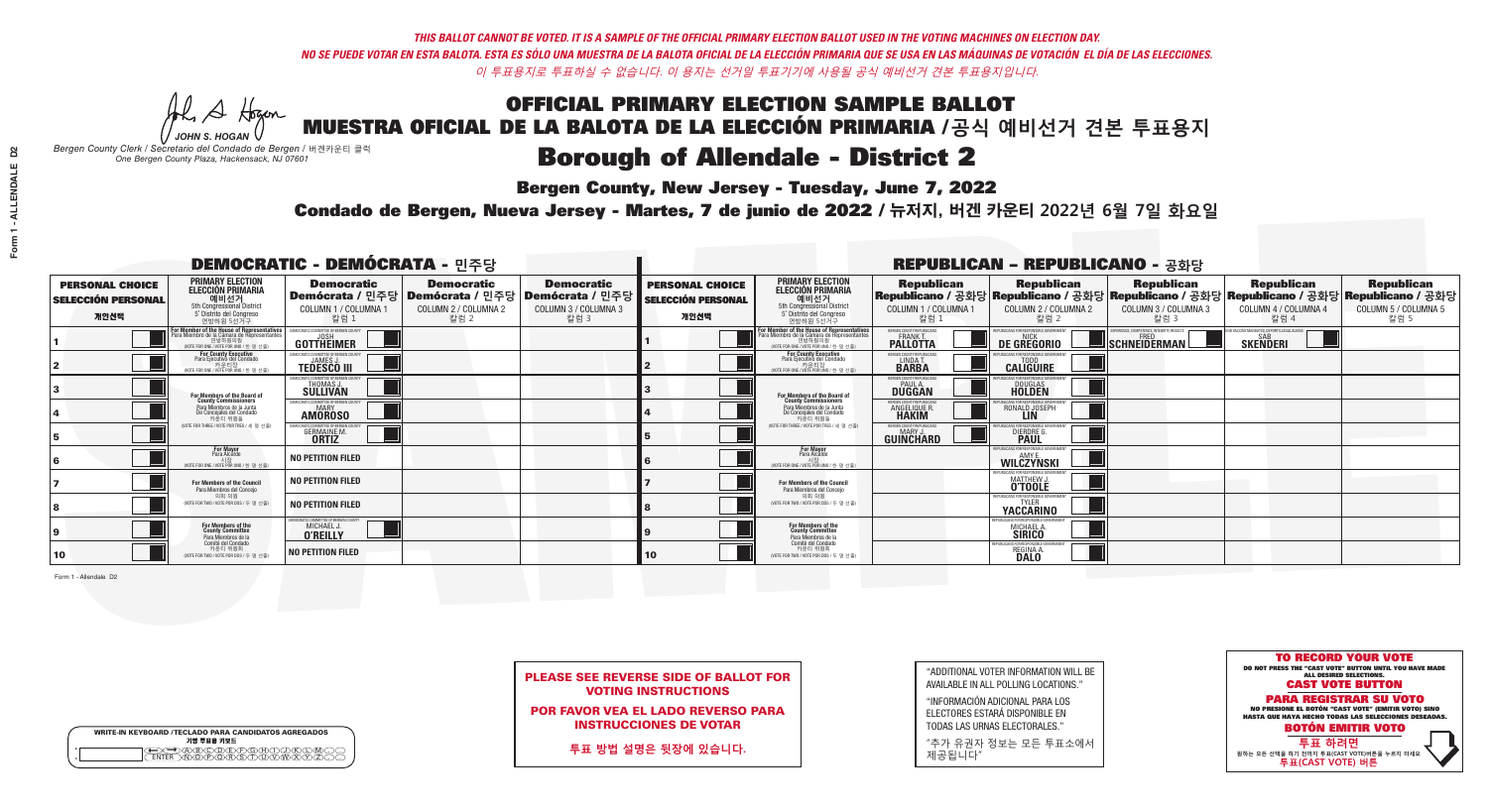**Bergen County, New Jersey - Tuesday, June 7, 2022** 

A Hogan *JOHN S. HOGAN*

| <b>WRITE-IN KEYBOARD /TECLADO PARA CANDIDATOS AGREGADOS</b><br>기명 투표용 키보드 |  |
|---------------------------------------------------------------------------|--|
| @@@@@@@@@@@@<br>\@@@@@@@@@@@@@@<br><b>FNTFR</b>                           |  |

*Bergen County Clerk / Secretario del Condado de Bergen /* 버겐카운티 클럭 *One Bergen County Plaza, Hackensack, NJ 07601*



PLEASE SEE REVERSE SIDE OF BALLOT FOR VOTING INSTRUCTIONS

POR FAVOR VEA EL LADO REVERSO PARA INSTRUCCIONES DE VOTAR

**투표 방법 설명은 뒷장에 있습니다.**

| "ADDITIONAL VOTER INFORMATION WILL BE |
|---------------------------------------|
| AVAILABLE IN ALL POLLING LOCATIONS."  |

"INFORMACIÓN ADICIONAL PARA LOS ELECTORES ESTARÁ DISPONIBLE EN TODAS LAS URNAS ELECTORALES."

"추가 유권자 정보는 모든 투표소에서 제공됩니다"

Condado de Bergen, Nueva Jersey - Martes, 7 de junio de 2022 / 뉴저지, 버겐 카운티 2022년 6월 7일 화요일 *One Bergen County Plaza, Hackensack, NJ 07601*

| <b>DEMOCRATIC - DEMÓCRATA - 민주당</b>                         |                                                                                                                                                     |                                                                                    |                                                   |                                                                                                        |                                                             |                                                                                                                                                       |                                                              | <b>REPUBLICAN - REPUBLICANO - 공화당</b>                                |                                                                                                                                                |                                                   |                                                   |
|-------------------------------------------------------------|-----------------------------------------------------------------------------------------------------------------------------------------------------|------------------------------------------------------------------------------------|---------------------------------------------------|--------------------------------------------------------------------------------------------------------|-------------------------------------------------------------|-------------------------------------------------------------------------------------------------------------------------------------------------------|--------------------------------------------------------------|----------------------------------------------------------------------|------------------------------------------------------------------------------------------------------------------------------------------------|---------------------------------------------------|---------------------------------------------------|
| <b>PERSONAL CHOICE</b><br><b>SELECCIÓN PERSONAL</b><br>개인선택 | <b>PRIMARY ELECTION</b><br><b>ELECCIÓN PRIMARIA</b><br>예비선거<br>5th Congressional District<br>5° Distrito del Congreso<br>연방하원 5선거구                  | <b>Democratic</b><br>COLUMN 1 / COLUMNA 1<br>칼럼 1                                  | <b>Democratic</b><br>COLUMN 2 / COLUMNA 2<br>칼럼 2 | <b>Democratic</b><br>│Demócrata / 민주당│Demócrata / 민주당│Demócrata / 민주당│<br>COLUMN 3 / COLUMNA 3<br>칼럼 3 | <b>PERSONAL CHOICE</b><br><b>SELECCIÓN PERSONAL</b><br>개인선택 | <b>PRIMARY ELECTION</b><br><b>ELECCIÓN PRIMARIA</b><br>5th Congressional District<br>5° Distrito del Congreso<br>연방하원 5선거구                            | <b>Republican</b><br>COLUMN 1 / COLUMNA 1<br>칼럼 1            | <b>Republican</b><br>COLUMN 2 / COLUMNA 2<br>칼럼 2                    | <b>Republican</b><br>Republicano / 공화당 Republicano / 공화당 Republicano / 공화당 Republicano / 공화당 Republicano / 공화당<br>COLUMN 3 / COLUMNA 3<br>칼럼 3 | <b>Republican</b><br>COLUMN 4 / COLUMNA 4<br>칼럼 4 | <b>Republican</b><br>COLUMN 5 / COLUMNA 5<br>칼럼 5 |
|                                                             | <b>In Member of the House of Representatives<br/>Ira Miembro de la Cámara de Representantes</b><br>연방하원의원<br>(VOTE FOR ONE / VOTE POR UNO / 한 명 선출) | GOTTHEIMER                                                                         |                                                   |                                                                                                        |                                                             | <b>For Member of the House of Representatives<br/>Para Miembro de la Cámara de Representantes</b><br>연방하원의원<br>(VOTE FOR ONE / VOTE POR UNO / 한 명 선출) | BERGEN COUNTY REPUBLICANS<br><b>PALLOTTA</b>                 | DE GREGORIO                                                          | SCHNEIDERMAN                                                                                                                                   | <b>SKENDERI</b>                                   |                                                   |
|                                                             | For County Executive<br>Para Ejecutivo del Condado<br>7 카운티장<br>(VOTE FOR ONE / VOTE POR UNO / 한 명 선출)                                              | )EMOCRATIC COMMITTEE OF BERGEN COUNTY<br><b>TEDESCO III</b>                        |                                                   |                                                                                                        |                                                             | For County Executive<br>Para Ejecutivo del Condado<br>7 카운티장<br>(VOTE FOR ONE / VOTE POR UNO / 한 명 선출)                                                | BERGEN COUNTY REPUBLICAN:<br>LINDA T.                        | <b>CALIGUIRE</b>                                                     |                                                                                                                                                |                                                   |                                                   |
|                                                             | <b>For Members of the Board of<br/>County Commissioners</b>                                                                                         | <b>EMOCRATIC COMMITTEE OF BERGEN COUNTY</b><br><b>THOMAS J.</b><br><b>SULLIVAN</b> |                                                   |                                                                                                        |                                                             | For Members of the Board of<br>County Commissioners                                                                                                   | BERGEN COUNTY REPUBLICAN!<br>PAUL A.<br>DUGGAN               | <b>DOUGLAS</b>                                                       |                                                                                                                                                |                                                   |                                                   |
|                                                             | Para Miembros de la Junta<br>De Concejales del Condado<br>카우티 위원들                                                                                   | )CRATIC COMMITTEE OF BERGEN COUNT<br>MARY<br><b>AMOROSO</b>                        |                                                   |                                                                                                        |                                                             | Para Miembros de la Junta<br>De Concejales del Condado<br>카운티 위원들                                                                                     | RGEN COUNTY REPUBLICAN<br><b>ANGELIQUE R</b><br><b>HAKIM</b> | RONALD JOSEPH                                                        |                                                                                                                                                |                                                   |                                                   |
|                                                             | NOTE FOR THREE / VOTE POR TRES / 세 명 선출)                                                                                                            | GERMAINE M.                                                                        |                                                   |                                                                                                        |                                                             | NOTE FOR THREE / VOTE POR TRES / 세 명 선출                                                                                                               | ERGEN COUNTY REPUBLICAN:<br>GUIÑCHARD                        | DIERDRE G                                                            |                                                                                                                                                |                                                   |                                                   |
|                                                             | For Mayor<br>Para Alcalde<br>시장<br>(VOTE FOR ONE / VOTE POR UNO / 한 명 선                                                                             | NO PETITION FILED                                                                  |                                                   |                                                                                                        |                                                             | <b>For Mayor</b><br>Para Alcalde<br>시장<br>(VOTE FOR ONE / VOTE POR UNO / 한 명 선출)                                                                      |                                                              | PHRI ICANS ENR RESPONSIRI E GOVERNMEN<br>WILCZYNSKI                  |                                                                                                                                                |                                                   |                                                   |
|                                                             | For Members of the Council<br>Para Miembros del Concejo                                                                                             | <b>NO PETITION FILED</b>                                                           |                                                   |                                                                                                        |                                                             | For Members of the Council<br>Para Miembros del Concejo                                                                                               |                                                              | PHRI ICANS ENR RESPONSIRI E GOV<br>MATTHEW J.                        |                                                                                                                                                |                                                   |                                                   |
|                                                             | 의회 의원<br>(VOTE FOR TWO / VOTE POR DOS / 두 명 선출)                                                                                                     | <b>NO PETITION FILED</b>                                                           |                                                   |                                                                                                        |                                                             | 의회 의원<br>(VOTE FOR TWO / VOTE POR DOS / 두 명 선출)                                                                                                       |                                                              | REPUBLICANS FOR RESPONSIBLE G<br><b>YACCARINO</b>                    |                                                                                                                                                |                                                   |                                                   |
|                                                             | For Members of the<br>County Committee<br>Para Miembros de la                                                                                       | IOCRATIC COMMITTEE OF BERGEN COUNTY<br>JESSEM.<br><b>VELTEN</b>                    |                                                   |                                                                                                        |                                                             | For Members of the<br>County Committee<br>Para Miembros de la<br>Comité del Condado                                                                   |                                                              | REPUBLICANS FOR RESPONSIBLE GOVERNMENT<br><b>YACCARINO</b>           |                                                                                                                                                |                                                   |                                                   |
| 10                                                          | Comité del Condado<br>카운티 위원회<br>(VOTE FOR TWO / VOTE POR DOS / 두 명 선출)                                                                             | EMOCRATIC COMMITTEE OF BERGEN COUNT<br>DONNA J.                                    |                                                   |                                                                                                        | 10                                                          | 카운티 위원회<br>(VOTE FOR TWO / VOTE POR DOS / 두 명 선출)                                                                                                     |                                                              | FPUBLICANS FOR RESPONSIBLE GOVE<br><b>SUSAN A</b><br><b>LaMONICA</b> |                                                                                                                                                |                                                   |                                                   |